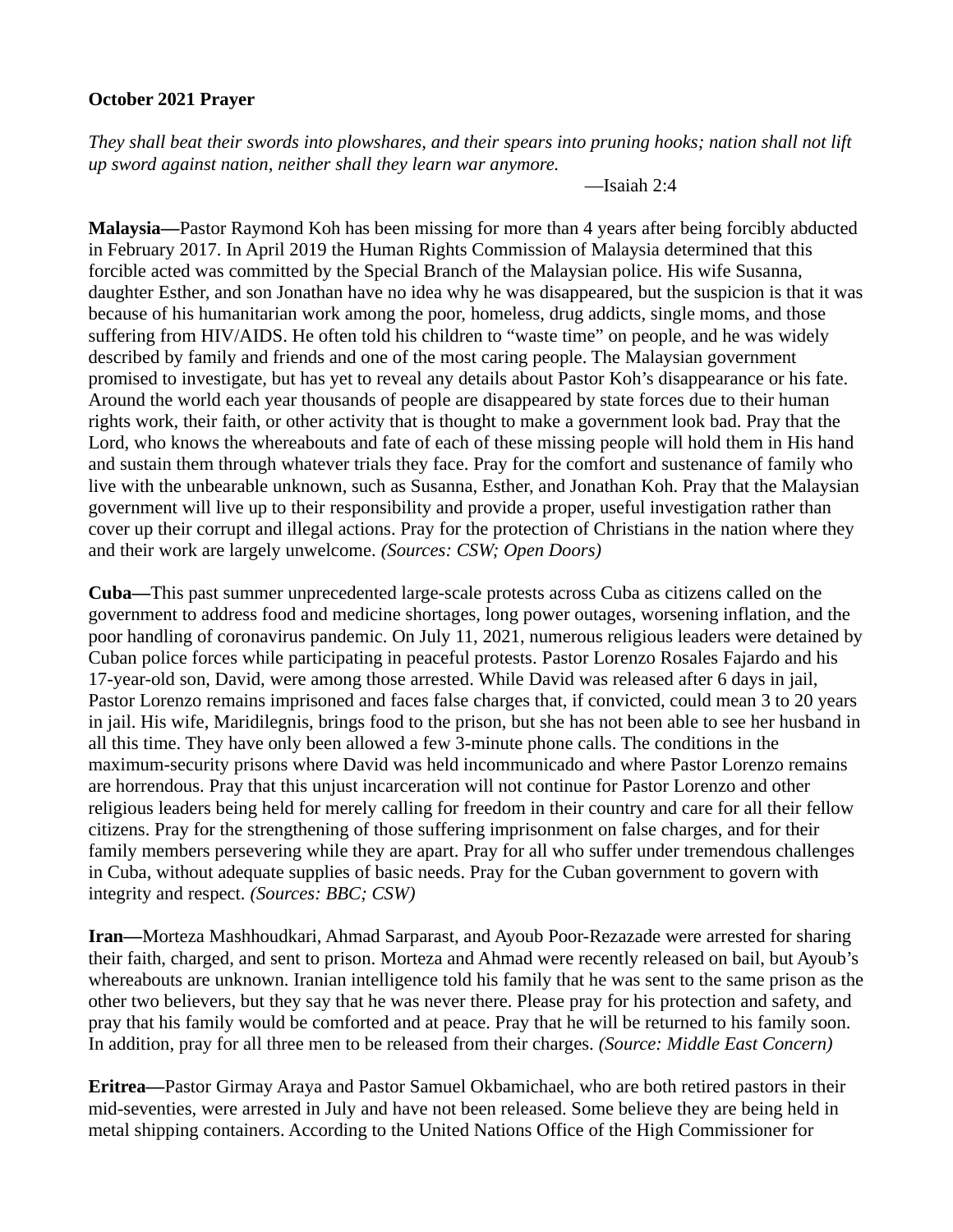Human Rights (OHCR), "inmates are subjected to total darkness, which increases their suffering. A torture chamber made of concrete is reportedly located at the back of the containers. [One] detainee… was interrogated and tortured four nights per week for two months. Individuals who are arrested for religious reasons are systematically subjected to ill-treatment and torture. It is common practice to coerce renunciation of faith." In light of such troubling conditions, please fervently pray that these two pastors will be protected and released soon. *(Source: International Christian Concern)*

**European Union—**In direct violation of its human rights obligations, as ruled by the European Court of Human Rights in 2012 of Italy's pushback against migrants, the EU has cooperated with and supported detention systems for asylum-seekers that are violent, corrupt, and perpetrators of human rights violations—the very injustices these people are trying to escape. The EU has routinely sent asylum seekers to Libya, where rape of women has been documented along with the molestation of boys and girls. The EU financially supports the Libyan Coastguard that monitors the waters between North Africa and Europe, is known for its abusive and callous treatment of migrants, including the willful capsizing of vessels in the Mediterranean. Just a little more than a half-century ago, Europe was the source of the world's refugees, and currently developed nations in Europe (and in the United States) have lifestyles and economies that are under girded by vulnerable and desperate people who provide both cheap labor and a scapegoat for complex societal ills. Pray for compassion, integrity, and justice as the EU handles the enormous challenge of displaced populations. Pray for the hearts and minds of individuals who would violate women, men, and children who have cannot protect themselves. Pray for an awaking of conscious in these perpetrators. *(Sources: Freedom United; Amnesty International)*

**Laos—**Twenty-one Christians were evicted from their homes in Southern Laos last year because they would not renounce their faith in Jesus. After they left, their homes were destroyed, and they survived in tents in the forest. They have since been allowed to return, but have no homes to which they can return. Legally, the authorities were obligated to rebuild their homes for them, but they have refused to do so. Please pray that these five families will find means to rebuild their houses or that the local authorities would follow through with their applications. Please pray for this group of Christians that, like Jesus, have nowhere to lay their heads. Pray for endurance, patience, and protection. Although religious freedom is granted in Laos, rural areas rarely guarantee it, so pray also for believers in this country to experience greater freedoms. *(Source: Radio Free Asia)*

**Pakistan—**Being a Christian in Pakistan today is extremely difficult, as persecution and injustice are rampant. For example, Tabita Gill is facing the death sentence right now because of cruel and false accusations against her. Last January, she reminded a colleague at the hospital that they were not supposed to take money from patients, and angry coworkers tied her up and beat her and later accused her of blasphemy. Accusers are not required to present evidence in Pakistan so this blasphemy law has been abused countless times. Undesirable and often filthy sanitation jobs are reserved for Christians and other non-Muslims, so 90% of all sanitation workers are Christians, even though they make up less than 2% of the population. Every year, on average, 1000 Hindu and Christian girls and young women are abducted, forcefully converted, and forcefully married. Although child marriages are against the law, they use religious reasons to excuse this and get away with it. Even children are taught to be intolerant of non-Muslims. One fourth-grade Christian boy was simply drinking from a water fountain in school one day, and he was targeted by teachers and ridiculed and harassed. He is considered untouchable as a Christian and is not permitted to use even a drinking fountain. Please pray for these brothers and sisters in Pakistan as they endure such horrible maltreatment. *(Source: International Christian Concern)*